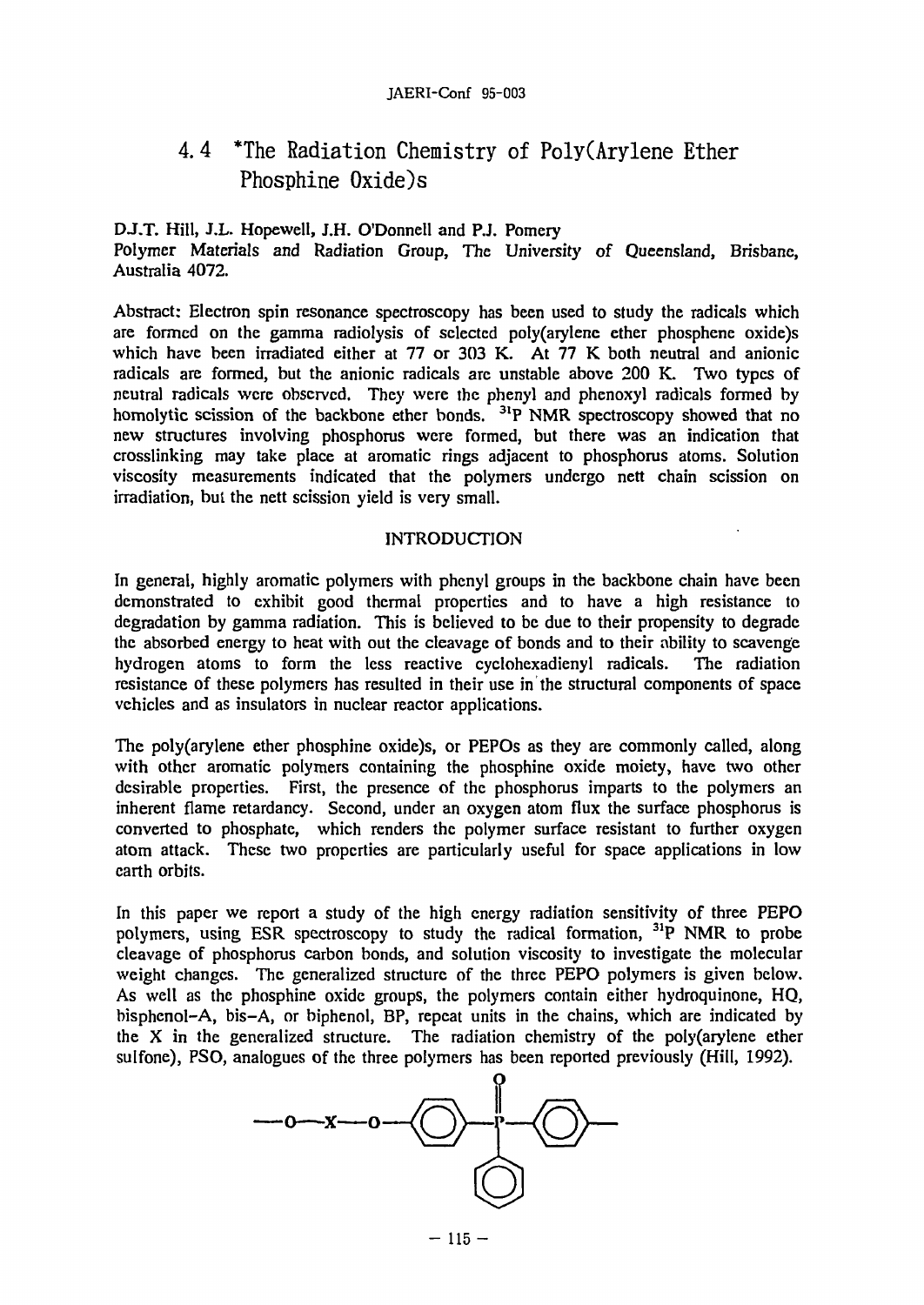#### JAERI-Conf 95-003

### EXPERIMENTAL

The PEPO polymers were synthesized in the laboratory of Professor J.E. McGrath at Virginia Polytechnic and State University. They possess glass transition temperatures in the range 200 to 250 °C, and they are thermally stable to approximately 500 °C. The  $M<sub>n</sub>$ of the polymers was in the range  $20-25$  kg mol<sup>-1</sup> prior to irradiation.

Samples of the powdered polymers were irradiated under vacuum in pyrex ampoules or quartz ESR tubes using an AECL Gammacell facility. The ESR spectra were obtained on a Bruker X-band spectrometer, and the radical concentrations were determined by comparison with a Varian pitch reference standard. The NMR spectra were obtained in  $CDCI<sub>3</sub>$  solvent on a Bruker AC200F FT-NMR spectrometer, and the molecular weight changes were monitored by measuring the limiting viscosity numbers of the polymers in dichloromethane at 298 K.

#### RESULTS AND DISCUSSION

The 77 K ESR spectra, obtained after irradiation of the PEPO polymers at 77 K, are characterized by broad featureless singlets centered at approximately  $g = 2.004$ . The spectrum for bis-A PEPO is shown in Figure 1 as an example. The observed spectra are similar to those reported previously for the polysulfone (Lewis, 1989), polyketone (Heiland, 1994a) and polycarbonate (Hama, 1970) analogues of the polymers, and show no evidence for the presence of any phosphorus centred radicals. The spectra have been analysed in terms of the formation of both anion radicals and neutral phenyl and phenoxyl radicals, the latter radicals being formed as a result of backbone scission.



Photobleaching studies carried out at 77 K confirmed the presence of two anion radicals following radiolysis at this temperature. It is postulated that these two anions are located on the oxygen atoms of the phosphine oxide or on the aromatic rings of the main chain or the side chains. The anion radicals were shown to constitute approximately sixty percent of the total radical yield at this temperature.

The radical yield versus dose curves were determined at 77 K for low doses, and are shown in Figure 2. Dose saturation effects are clearly present, even at low doses. The dose curves are very similar for the three polymers, and the low dose G-values for radical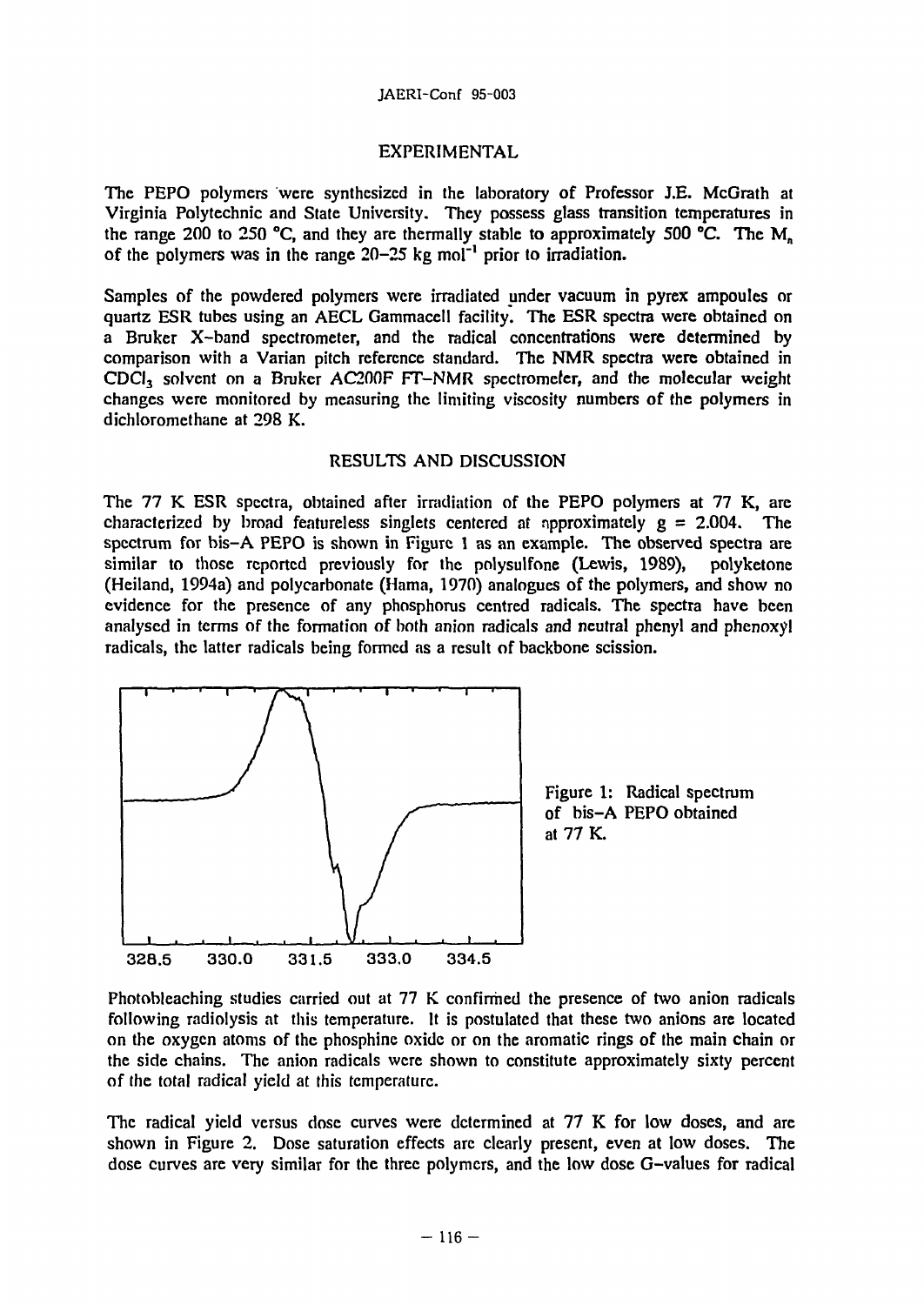7MGy, indicating that while chain crosslinking takes place, the chain scission reaction dominates over crosslinking. This observation was confirmed by solution viscosity measurements. The limiting viscosity numbers for the polymers in dichloromethane were shown to decrease slowly with dose, as demonstrated in Figure 3 for HQ-PEPO. These observations indicate that the polymers are resistant to radiation damage but that the molecular weights of the polymers decrease slowly with increasing dose, indicating that  $G(S)$  is only slightly greater than  $4G(X)$ .



Figure 3: Limiting viscosity number versus dose plots for HQ-PEPO in dichloromethane.

It is of interest to compare the radical yields for the PEPO polymers with those for other polymers which contain the same comonomer back-bone groups. This has been done in Figure 4 for a range of polymers containing the bis-A and HQ comonomer groups. The figure shows that the radiation chemical yields for the PEPO polymers are very similar to those of their polysulfone analogues, but they are less resistant to radical formation than the polyketones and the polyimides, and they are significantly more resistant than Kevlar or bis-A polycarbonate, for which G-radical has been reported to be 1.8 at 77 K (Hama, 1970)

The relative sensitivity of the polymers shown in Figure 4 can be compared with the relative sensitivities as assessed by volatile gas formation, or on the basis of the changes in their tensile properties. Recently Hegazy ct al. (Hegazy, 1992) reported that on the basis of the G-values for total gas formation on gamma radiolysis, the polymers could be ranked in terms of resistance to damage in the order Kapton > PEEK > bis-A PSO > bis-A polyester. In an earlier study of the tensile properties of many of the same polymers, Sasuga et al. (Sasuga, 1985) concluded that for e-beam irradiation the order of radiation resistance was PEEK> KAPTON > Uitcm > bis-A PSO > PPO, based on a 50% decrease in tensile strength.

There is a great deal of correspondence between the order of radiation resistance as assessed by radical yield, gas formation and tensile property changes, except that on the basis of the radical yields the relationship is reversed for Kapton and PEEK compared to that found for the gas yields. The reason for this reversal in the order is not clear. However, the dose range used for the assement based on radical formation is of the order of 10 kGy, while the dose required for measurement of the gas yields or the tensile property changes is much higher, being of the order of 10 MGy. Thus for the latter measurements the doses are one thousand times higher than for the radical measurements, and the damage to the polymer would be correspondingly much greater.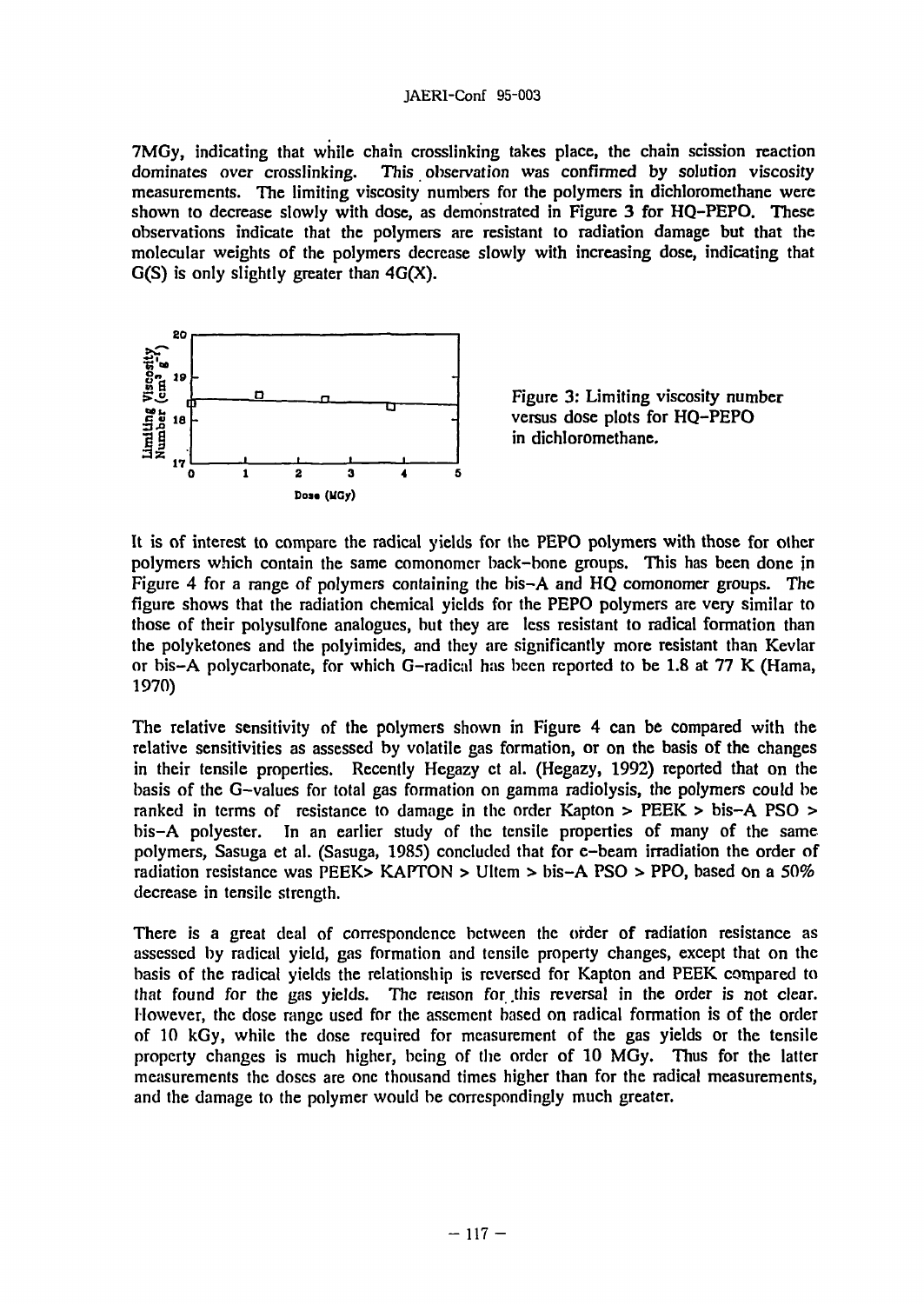formation for the polymers was determined from the plot to be 0.58. This value is very similar to the values obtained for the polysulfones at low dose, which arc HQ PSO 0.56, 'bis-A PSO 0.57 and BP PSO 0.51 (Heiland, 1994b).



Figure 2: Radical yield plots for irradiation of the PEPO polymers at 77 and 303 K.

Thermal annealing of the samples after irradiation at 77 K demonstrated that radicals are lost over two thermal ranges. Over the temperature range 77 to 200 K the anionic species are lost, and above room temperature the phenyl and phenoxyl radicals both begin to decay concurrently.

Radiolysis at room temperature (303 K) produced radical spectra identical to those observed by warming to this temperature. The radical yield plots are shown in Figure 2. At 303 K the radical yields for HQ PEPO are much greater than those for bis-A PEPO and BP PEPO, which are of similar magnitude. Dose saturation effects were also evident at this temperature. The low dose radical yields were calculated from the plots in Figure 2 to be 0.35 for HQ PEPO, 0.22 for bis-A PEPO and 0.19 for BP PEPO. The somewhat higher G-value for HQ PEPO could reflect the higher ether oxygen content of this polymer as compared to the other two.

The <sup>31</sup>P NMR spectra of samples of the PEPO polymers which had been irradiated to 6.9 MGy at room temperature have been investigated, and were found to show no new phosphorus resonances. The only major phosphorus resonance observed in the samples was that due to the triphenyl phosphine unit at 29.1 ppm, indicating that the phosphorusphenylene bonds are not broken during radiolysis. However, the spectra did show evidence of significant broadening of this phosphorus peak in the irradiated polymers, particularly towards lower field, which would be consistent with some deshielding of phosphorus atoms. The broadening could also he indicative of a lowering of the mobility of the groups adjacent to phosphorus. Both of these effects would be consistent with chain crosslinking at the phenyl rings attached to the phosphorus atoms in the chain.

The irradiated PEPO polymers remained soluble in dichloromethane to doses greater than